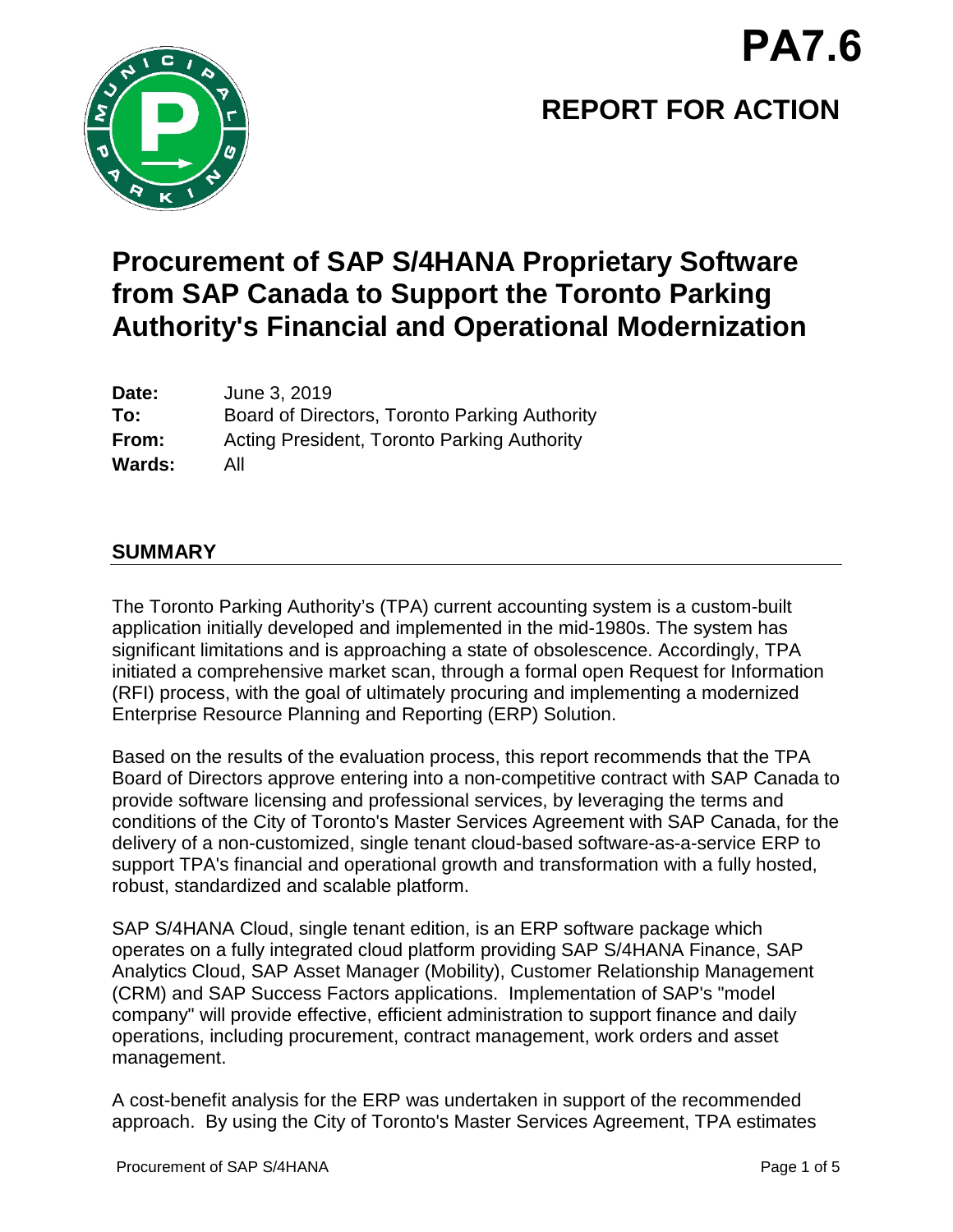annual license fee savings of approximately \$120,000 and a projected investment break-even at 6.5 years based upon the current project plan.

## **RECOMMENDATIONS**

The Acting President, Toronto Parking Authority recommends that:

1. The Board of Directors of the Toronto Parking Authority authorize the Acting President, Toronto Parking Authority, to negotiate and enter into a non-competitive agreement with SAP Canada for the provision of SAP S/4HANA Enterprise Resource Planning and Reporting Solution software licensing and related professional services for a five-year term in the amount of \$4,645,223 plus Harmonized Sales Tax on terms and conditions satisfactory to the Acting President and in a form satisfactory to the City Solicitor.

## **FINANCIAL IMPACT**

Based on the projected service and scope requirements of the TPA, the annual license fees are \$498,491 plus HST, and one-time implementation fees are \$1,871,972 plus HST. In addition, a fifteen percent contingency of \$280,796 plus HST is recommended. The total value of the contract award across the five-year period is estimated at \$4,645,223 comprised of operating fees of \$2,492,455 and capital expense of \$2,152,768.

Estimated consulting fees required to implement the solution are \$550,000 which will support project management, data integrations and business process solutions fit for a non-customized installation. Combined capital expenditures are therefore \$2,702,768; funding of \$3,000,000 is available in the 2019 Approved Capital Budget. Projected project break-even is 6.5 years.

## **DECISION HISTORY**

City Council, at its meeting of June 11, 12 and 13, 2013, adopted Item EX32.3, "Results of the Shared Services Study – City Agencies" which, in part, directed City staff to work on "rationalizing information technology applications". This, in turn is consistent with Council's earlier direction regarding the "SAP First Policy", to leverage existing technology to the extent possible before adding new software applications. <http://app.toronto.ca/tmmis/viewAgendaItemHistory.do?item=2013.EX32.3>

City Council, at its meeting of May 18, 19 and 20, 2004 adopted Clause 12 b) of the Administration Committee entitled "Moving Forward with SAP", and in doing so, among other things, endorsed the strategic direction, governance structure and continuous service improvement framework and process for the future of the SAP information system as described in the "Moving Forward with SAP at the City of Toronto" report: <http://www.toronto.ca/legdocs/2004/agendas/council/cc040518/admcl012b.pdf>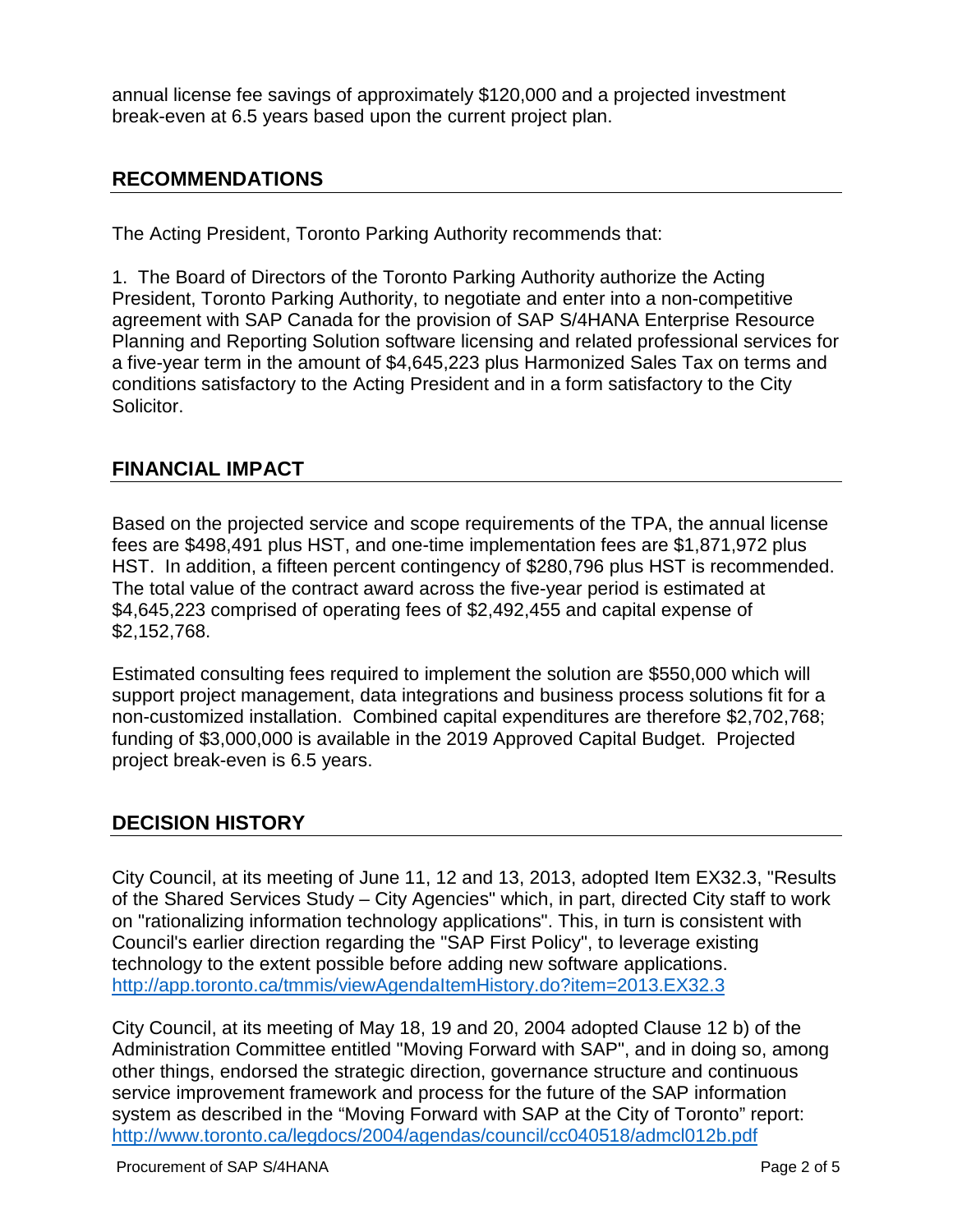In an April 4, 2003 report to Audit Committee, the Auditor General delivered the results of an audit on the "SAP Financial and Human Resources/Payroll Information Systems – Post Implementation Review", which included among other things, a recommendation for the Chief Administrative Officer to develop an SAP First Policy. [http://www.toronto.ca/audit/2003/sap\\_final\\_apr4\\_2003.pdf](http://www.toronto.ca/audit/2003/sap_final_apr4_2003.pdf)

The City of Toronto has a long history with implementing SAP dating back to amalgamation. City Council approved the original SAP Implementation back in 1998: <http://www.toronto.ca/legdocs/1998/agendas/council/cc/cc980729/cs10rpt/cl001.htm> <http://www.toronto.ca/legdocs/minutes/council/cc980729.htm>

## **COMMENTS**

In 2003, the Auditor General released a report on the progress of the SAP Implementation and urged better management of the product and licenses and to consider an "SAP First" policy for the City's future software needs. The idea behind the "SAP First" philosophy is that software needs should be evaluated against the capability of the City's SAP software that it already owns before other software solutions are sought.

In 2004, Council adopted a report called "Moving Forward with SAP". This report reinforced SAP as the City's platform of choice by following the "SAP first" approach to management systems. It provided the strategic direction for the City to establish an SAP governance model and an SAP Competency Centre.

## **TPA Current State**

The Toronto Parking Authority's current accounting system is a custom application built on the Rocket Software D3 Database Management System which is based on the Pick Universal Data Model. The system was initially developed and implemented in the mid-1980's and has been updated to include new modules and functionality over the years as the TPA's business and operations evolved. While the TPA has managed to maximize its utility, the system has several significant limitations, is unable to support transformational objectives and is approaching a state of obsolescence. In addition, the resolution of a number of outstanding Auditor General Recommendations is contingent upon replacing the existing system with a modern and automated solution.

## **Market Scan**

TPA developed a comprehensive scope of work to procure and implement an ERP system to replace the current antiquated system, comprising a current state analysis, project charter, scope and requirements in consultation with a broad cross-section of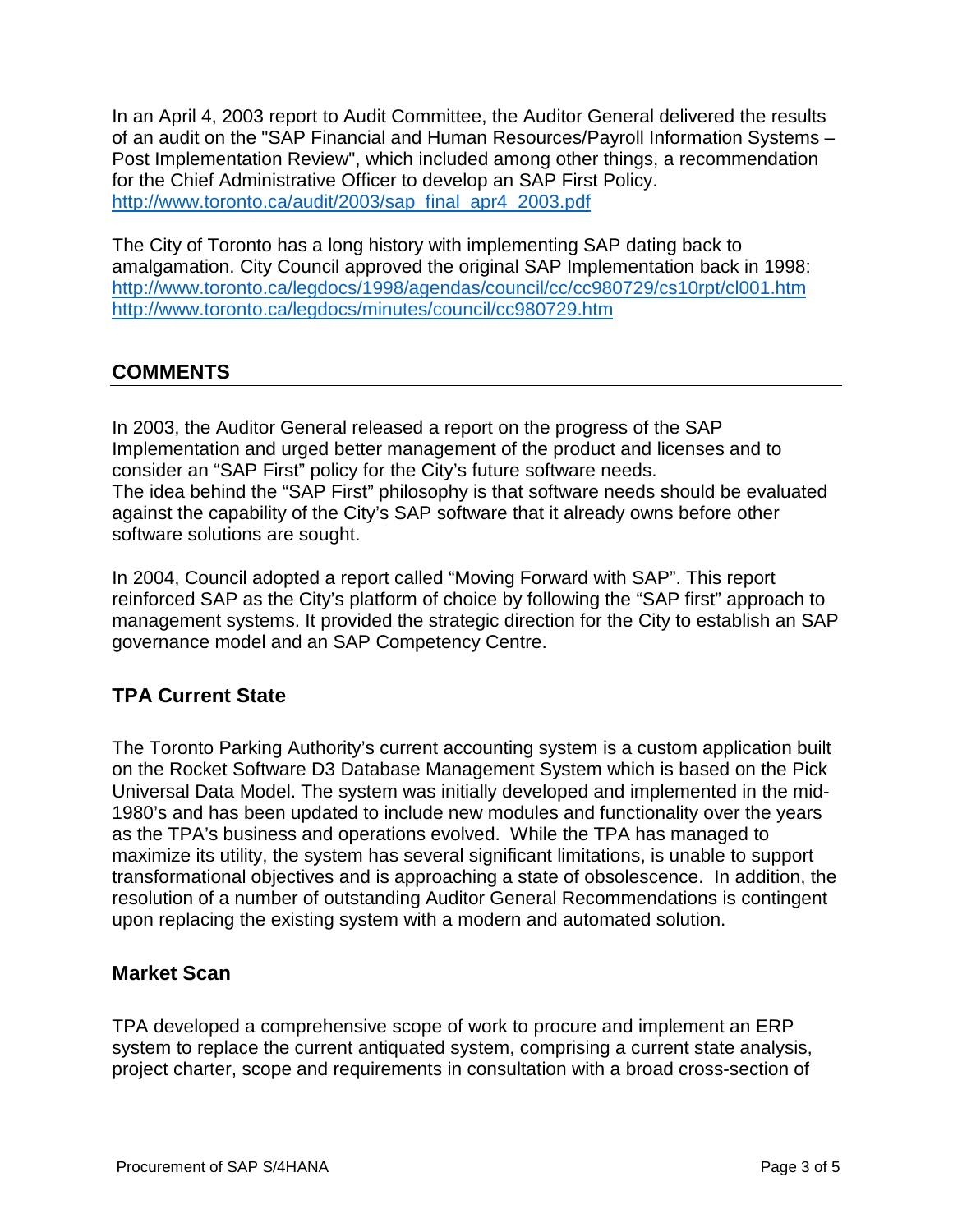stakeholders for a system redesign. A formal RFI was posted on the Merx public tendering system on July 3, 2018, to obtain information about commercially available ERP systems that could satisfy TPA's requirement to replace its financial system, and potentially one or more other legacy business applications.

TPA received six submissions to its RFI, all of which recommended Cloud-based Software-as-a-Service infrastructure with ERP products including SAP S/4HANA, Oracle, NetSuite, Microsoft Dynamix 365 and Unit4. Each offering was compared to TPA's list of 58 key requirements as provided in its RFI. Most recommended solutions provided the requirements through a combination of add-ons or customizations and in certain cases the solution did not have the required functionality. Seeking to obtain software with the lowest total cost of ownership, TPA reviewed these potential solutions for the percentage of requirements met with no customization, the least amount of interfaces required for current and future additional functionality, reducing the need for separate operational software solutions such as HCM, CRM, work order and asset management. TPA also considered the potential internal and external on-going maintenance needs.

Only SAP met the all of the RFI requirements without add-ons or customization. In addition, SAP provided notice of their Master Agreement with the City of Toronto, noting that TPA is listed as an Agency and therefore is eligible to participate in the pricing model previously secured under the Agreement by the City and ensures competitive pricing of the application. The City arrangement also provides for the potential ability to tie into City reporting and shared services initiatives, for other agencies to benefit from TPA's model company design, or to participate in procurement initiatives such as Ariba. Subsequent discovery sessions undertaken with SAP has provided a business case supporting TPA's recommendation to proceed with SAP S/4HANA.

Please see Attachment 1 TPA ERP - SAP Recommendation Background Summary for an overview of the project's objectives, requirements, assessment and recommendation.

## **Recommended Business Solution**

The proposed ERP solution will support enterprise-wide objectives and TPA's strategic focus to deliver top quality, efficient services to our Customers by:

- Leveraging City of Toronto's SAP contract by fully out-sourcing a non-customized, robust, scalable, financial and operational platform.
- Providing effective, efficient, transparent, exception management focused backoffice administration to support growth and transformation.
- Providing accurate and timely business information and metrics to support decision making, daily management and oversight of operations to employees, managers and senior management, including analysis and relevant feedback on the impact of decisions made.
- Driving operational efficiency to support customer service focus.
- Providing visibility to monitor and manage governance and compliance risk.
- Providing effective, efficient contract management and procurement tools.